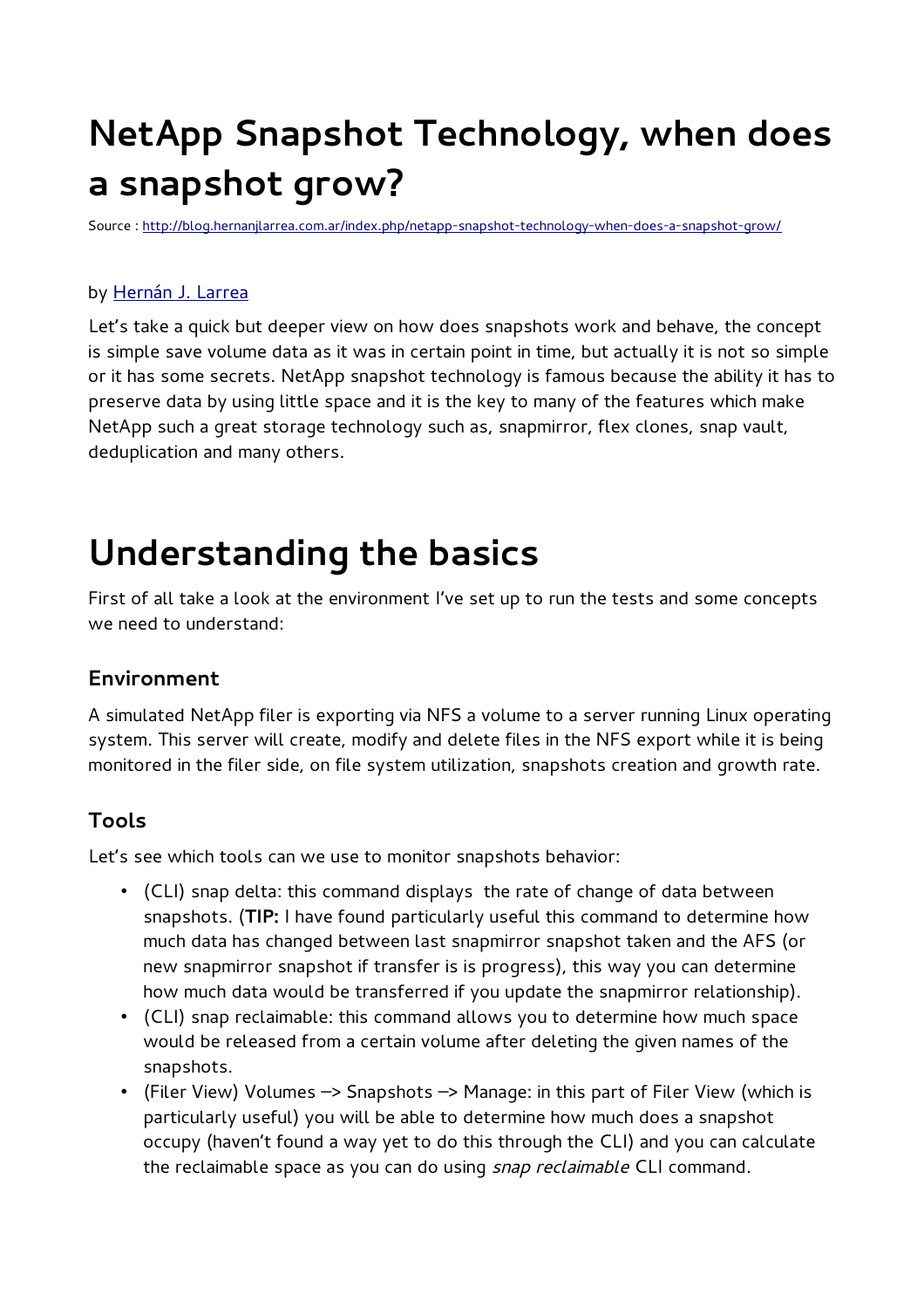## **Concepts**

Active File System or AFS, it's a concept very similar to Snapshot, it is a table, but this one points to the production data blocks within a volume being presented to the server. In other words a server accessing a volume (CIFS, NFS export or LUN, there is no difference) is only aware of the blocks pointed by the AFS table as the data available on the volume.

## **Watching snapshots in action**

And now let's take a look at the following time line to understand how snaps behave:



## **Overwriting a file**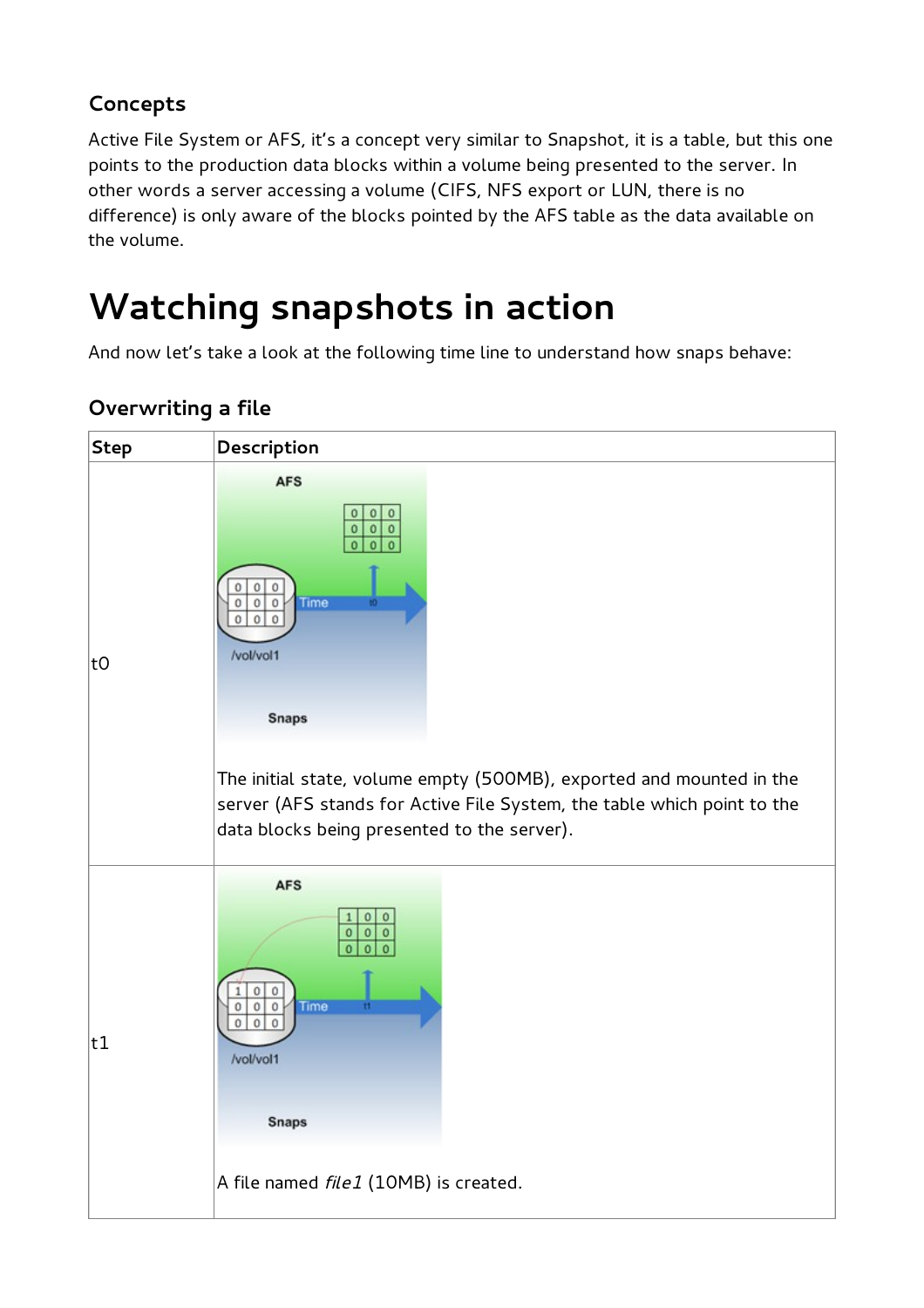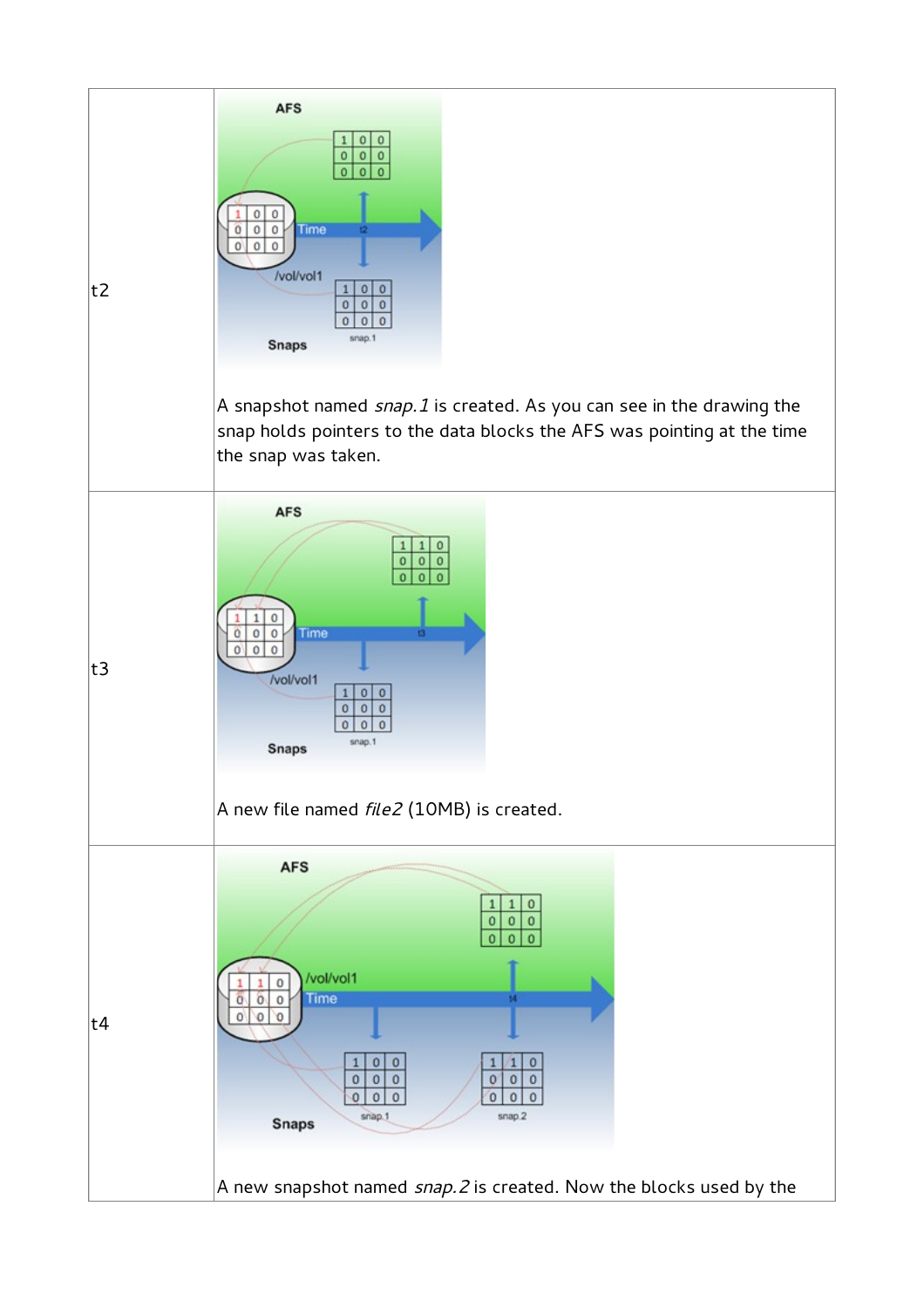|    | new file also get locked by the new snap.                                                                                                                                                                                               |  |  |
|----|-----------------------------------------------------------------------------------------------------------------------------------------------------------------------------------------------------------------------------------------|--|--|
|    | Check out Filer View, as we didn't modify any files snaps have their<br>original size:                                                                                                                                                  |  |  |
|    | View Volume<br>vol1 -                                                                                                                                                                                                                   |  |  |
|    | <b>View Snapshots</b><br>All Snapshots .                                                                                                                                                                                                |  |  |
|    | View Space Usage<br>View                                                                                                                                                                                                                |  |  |
|    |                                                                                                                                                                                                                                         |  |  |
|    | Showing snapshots of volume vol1.                                                                                                                                                                                                       |  |  |
|    | <b>Name</b><br>Date<br><b>Used</b><br>Total<br><b>Status</b>                                                                                                                                                                            |  |  |
|    | Aug 03 02:34<br>92 KB<br>snap.1<br>52 KB<br>normal                                                                                                                                                                                      |  |  |
|    | F<br>Aug 03 02:40<br>8080.2<br>40 KB<br>40 KB<br>normal                                                                                                                                                                                 |  |  |
|    | <b>AFS</b><br>1 0<br>00<br>0<br>00<br>Ō                                                                                                                                                                                                 |  |  |
|    | /vol/vol1<br>1<br>Ö.<br>ō<br>Time<br>$\circ$<br>o<br>۱o<br>O<br>$\mathbf{0}$<br>$\circ$<br>٥<br>00<br>$\overline{\mathbf{0}}$<br>$\mathbf 0$<br>$\circ$<br>٥<br>$\circ$<br>00<br>$\mathbf{O}$<br>00<br>snap.2<br>snap.1<br><b>Snaps</b> |  |  |
| t5 | file1 is fully overwritten by 10MB bunch of data. Lets take a new look to<br>Filer View to see snaps sizes.<br><b>View Volume</b><br>$vol1 -$<br><b>View Snapshots</b><br>All Snapshots v                                               |  |  |
|    | View Space Usage<br>View                                                                                                                                                                                                                |  |  |
|    | Showing snapshots of volume vol1.                                                                                                                                                                                                       |  |  |
|    | Total<br>Date<br>Used<br><b>Status</b><br>Name                                                                                                                                                                                          |  |  |
|    | Aug 06 19:46<br>48 KB<br>10.12 MB<br>snap.1<br>normal                                                                                                                                                                                   |  |  |
|    | Aug 06 19:46<br>10.07 MB<br>10.07 MB<br>snap.2<br>normal                                                                                                                                                                                |  |  |
|    | As you can see, the most recent snapshot has grew, this is quite a logical<br>event as the file which was 10MB has been overwritten by another 10MB<br>of data, and you need to be able to go back to the time before the               |  |  |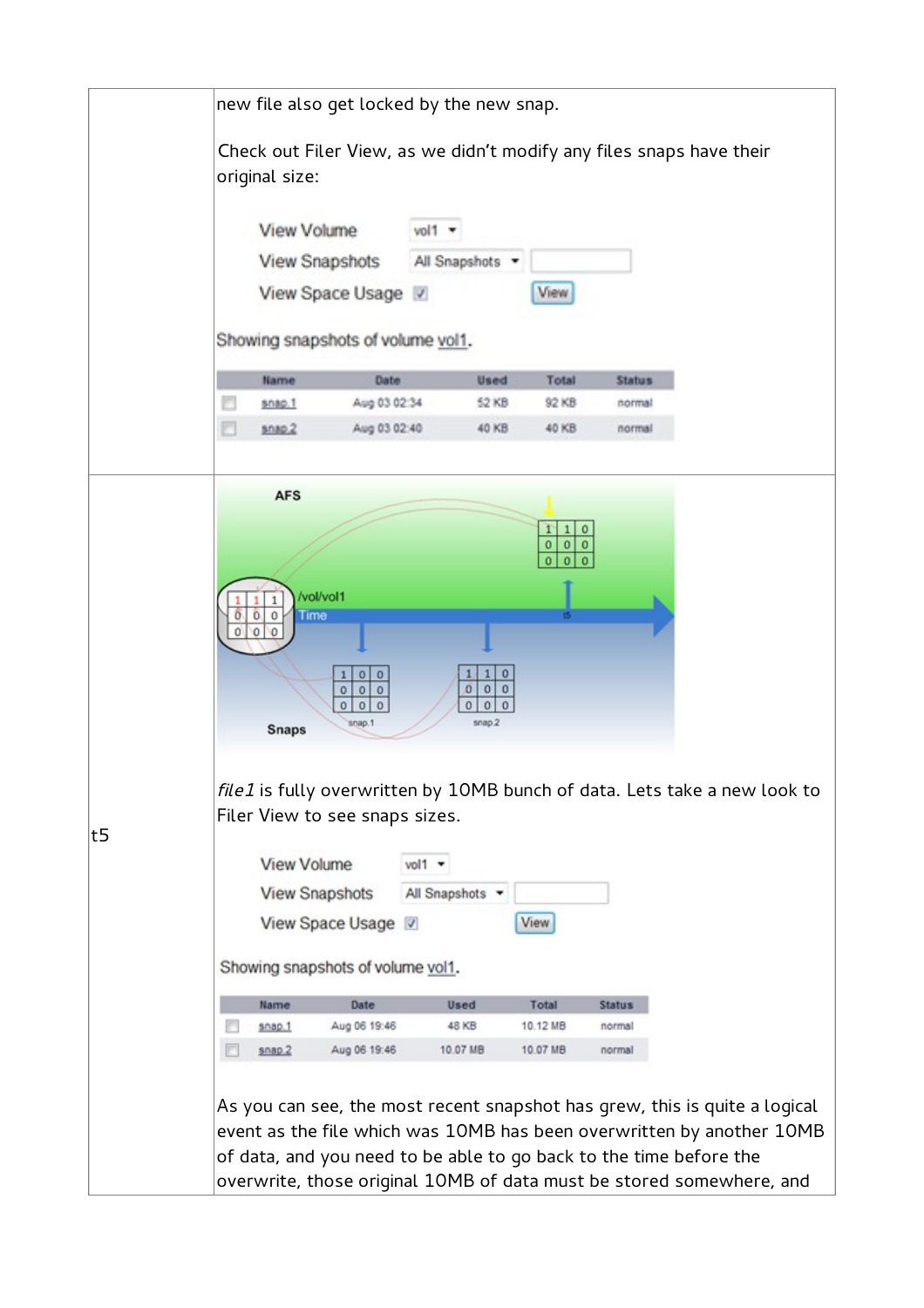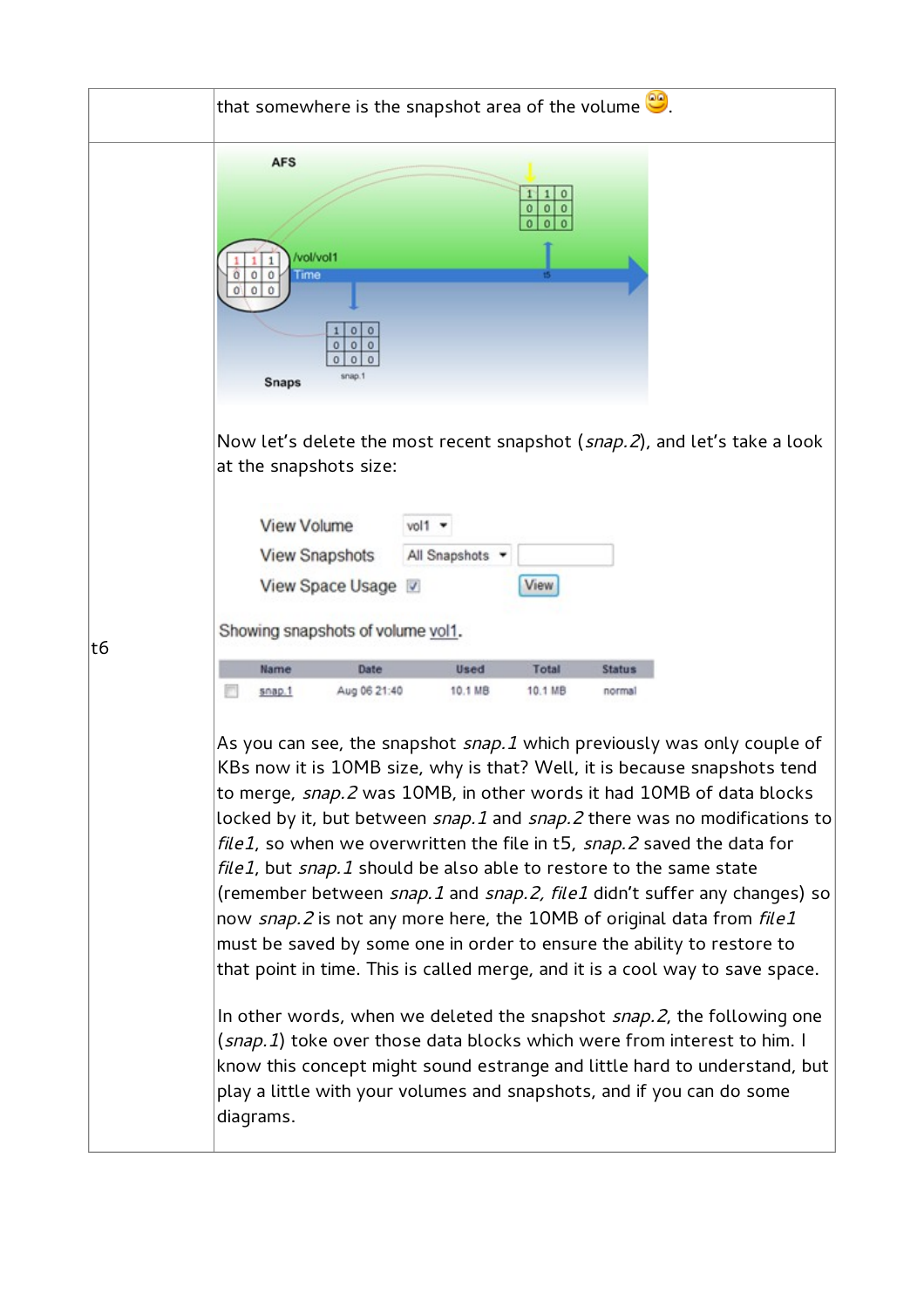### **Adding a new file**

So until this moment we have seen, a snapshot will grow when it is the last snapshot taken (most recent) and when an already existing file at the moment of the snapshot take is modified, and when it is the second newest snap and the newest one get's deleted. Let's now go back to the time line, back to t5 (now t5'), but now will create a new file instead of modifying an existing one:

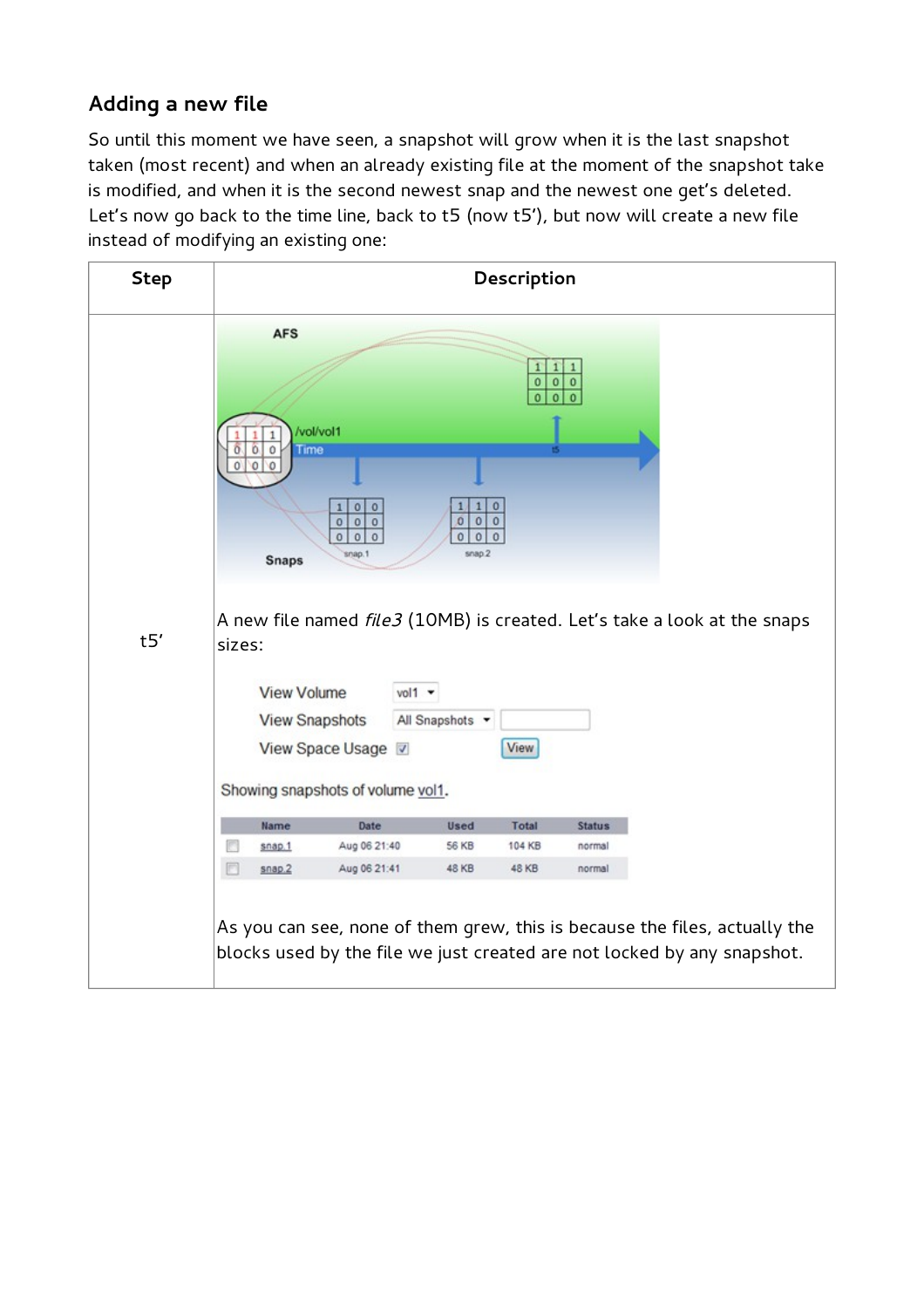### **Appending data to an already existing file**

And now let's look what happens when you append data to files in a volume that is being snapped:

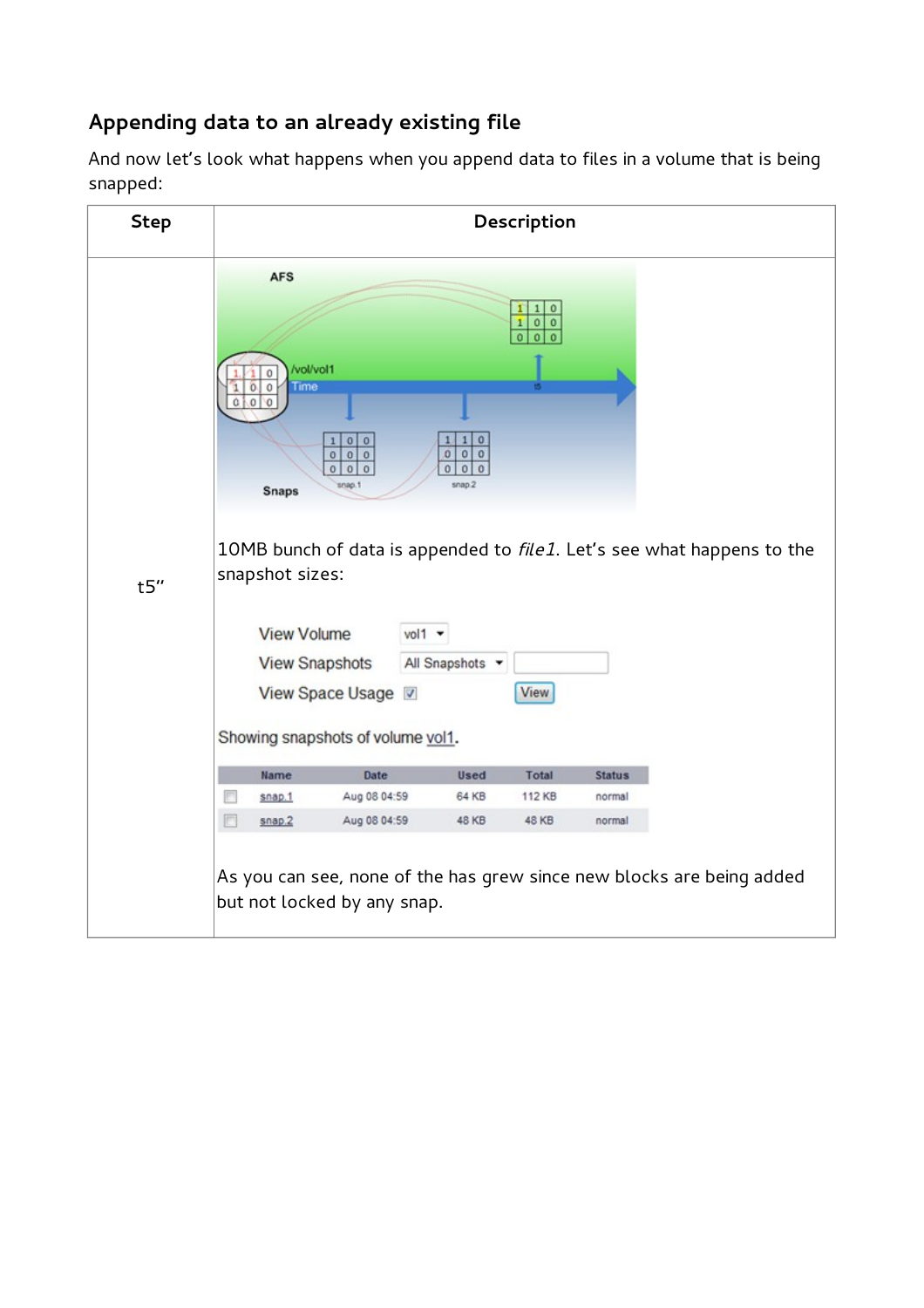### **Deleting files**

Now let's go to t5 (now t5''') and let's see what happens when you try to delete a file. I've used the case of t5''